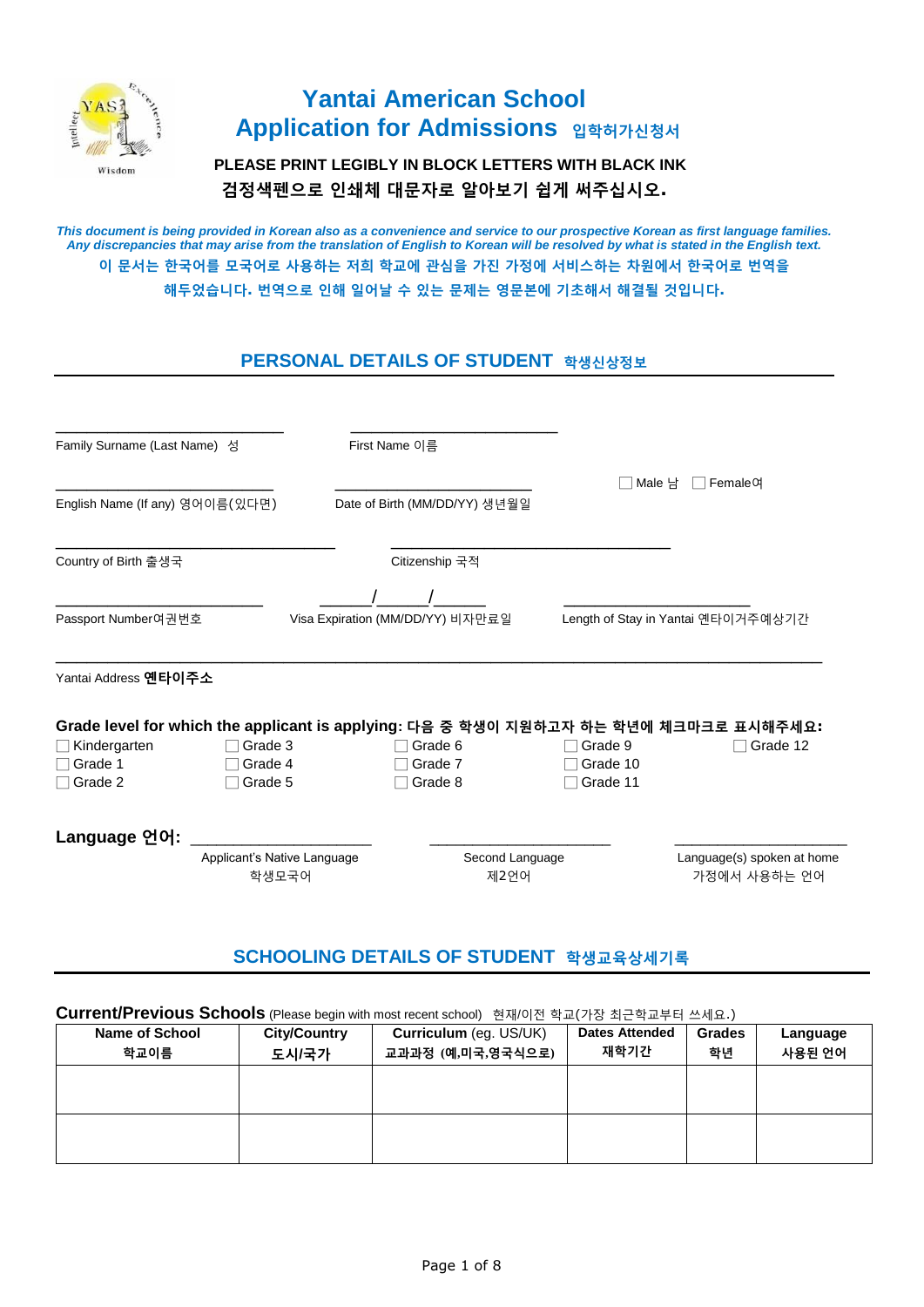

### **PARENTS' PRIMARY CONTACT INFORMATION 학부모 연락 정보**

*\_\_\_\_\_\_\_\_\_\_\_\_\_\_\_\_\_\_\_\_\_\_\_\_\_\_\_\_\_\_\_\_\_\_ \_\_\_\_\_\_\_\_\_\_\_\_\_\_\_\_\_\_\_\_\_\_\_\_\_\_\_\_\_\_\_\_\_\_\_\_* \_\_\_\_\_\_\_\_\_\_\_\_\_\_\_\_\_\_\_\_\_\_\_\_\_\_\_\_\_\_\_\_\_\_\_\_\_

*Please tell us the best way to reach you in case of emergency or for important notifications, such as school being cancelled.* 휴교를 하게 되거나 다른 긴급한 정보가 있을때 바로 연락이 가능하도록 (부모님의) 가장 좋은 연락처를 알려주세요.

| Primary Contact Number 제1 연락처 | Secondary Contact Number 제 2 연락처 | E-mail Address 이메일 주소 |
|-------------------------------|----------------------------------|-----------------------|
| □ Father 아버지 □ Mother어머니      | Father아버지     Mother 어머니         | □ Father 아버지 □ Mo     |

□ Father 아버지 □ Mother어머니 □ Father아버지 □ Mother 어머니 □ Father 아버지 □ Mother 어머니

# **EMERGENCY CONTACT 응급상황연락처** (Other Than Parents 부모 외)

 $\_$  , and the set of the set of the set of the set of the set of the set of the set of the set of the set of the set of the set of the set of the set of the set of the set of the set of the set of the set of the set of th Name 이름 Relationship to Applicant (friend, aunt, etc) 학생과의관계 Phone Number 휴대폰

# **FAMILY DATA 가족정보**

#### **Father** (Please Complete All Fields) 아버지(모든 란을 기재바랍니다.)

\_\_\_\_\_\_\_\_\_\_\_\_\_\_\_\_\_\_\_\_\_\_\_\_ \_\_\_\_\_\_\_\_\_\_\_\_\_\_\_\_\_\_\_\_\_\_ \_\_\_\_\_\_\_\_\_\_\_\_\_\_\_\_\_\_\_\_\_\_\_\_\_\_\_\_\_\_\_\_\_\_\_\_\_\_\_ Surname (Last name) 성 Given Name (First Name) 이름 Employer 고용주성명

\_\_\_\_\_\_\_\_\_\_\_\_\_\_\_\_\_\_\_\_\_\_\_\_\_\_\_\_\_\_\_\_\_\_\_ \_\_\_\_\_\_\_\_\_\_\_\_\_\_\_\_\_\_\_\_\_\_\_\_\_\_\_\_\_\_\_\_\_\_\_\_\_\_\_\_\_\_\_\_\_\_\_\_\_\_\_\_\_\_\_\_\_\_\_\_\_\_\_\_\_\_\_\_

Position 직위 2010 - Position 직위 Nature of Company's Business 회사업종

\_\_\_\_\_\_\_\_\_\_\_\_\_\_\_\_\_\_\_\_\_\_\_\_\_\_\_\_\_\_\_\_\_\_ \_\_\_\_\_\_\_\_\_\_\_\_\_\_\_\_\_\_\_\_\_\_\_\_\_\_\_\_\_\_\_\_\_\_\_\_\_\_\_\_\_\_\_\_\_

Mobile Phone 휴대폰 The Contract of the E-mail 이메일

| Native Language(s) 모국어 | Secondary Language(s) 제2언어 | Languages Spoken With Applicant<br>학생과 사용하는 언어 |
|------------------------|----------------------------|------------------------------------------------|
|                        |                            |                                                |

#### **Mother** (Please Complete All Fields) 어머니(모든 란을 기재바랍니다.)

| Surname (Last name) 성  | Given Name (First Name) 이름 | Employer 고용주성명                                                  |
|------------------------|----------------------------|-----------------------------------------------------------------|
| Position 직위            |                            |                                                                 |
| Mobile Phone 휴대폰       | E-mail 이메일                 |                                                                 |
| Native Language(s) 모국어 |                            | Languages Spoken With Applicant<br>학생과 사용하는 언어                  |
|                        |                            | Nature of Company's Business 회사업종<br>Secondary Language(s) 제2언어 |

#### **Sibling Information** (Please list each sibling individually) **형제자매상황** (<sup>각</sup> 형제자매를 열거바랍니다)

|                    |          | Date of Birth 생년월일 |          |                     |
|--------------------|----------|--------------------|----------|---------------------|
| Name of Sibling 이름 | Gender성별 | (MM/DD/YYYY)       | Grade 학년 | Current School 현재학교 |
|                    |          |                    |          |                     |
|                    |          |                    |          |                     |
|                    |          |                    |          |                     |
|                    |          |                    |          |                     |
|                    |          |                    |          |                     |
|                    |          |                    |          |                     |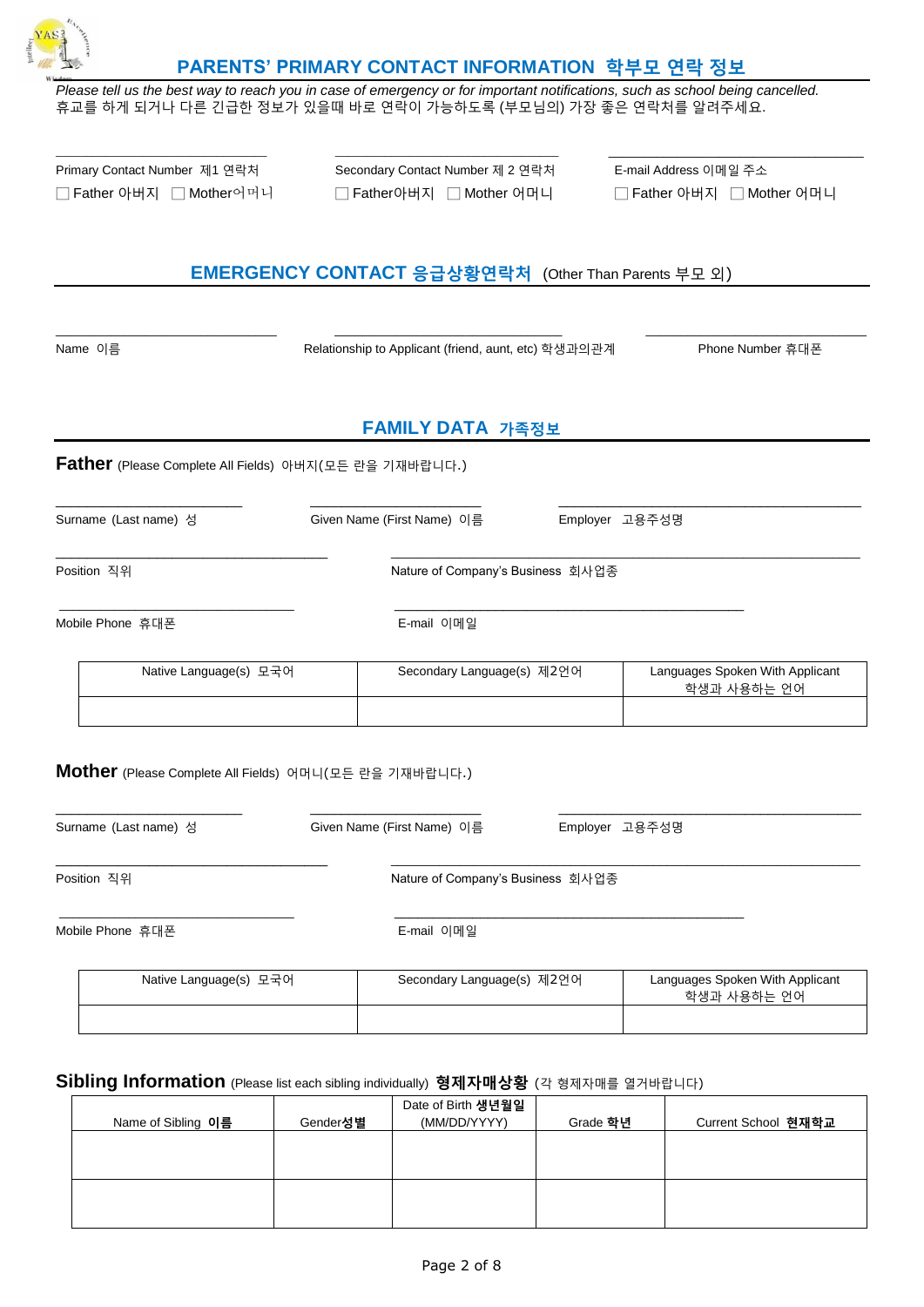

# **Medical Information Form 의료기록 및 응급조치허가서**

Please provide the following information regarding the medical history of your child. In order to best care for your child, we need to understand his/her health condition. All information will be kept confidential and released on a need-to-know basis. 부모님께: 다음에 학생의 의료기록을 써주시기 바랍니다. 자녀를 저희가 가장 잘 보살필 수 있도록 자녀의 건강상태에 대해 알 필요가 있습니다. 모든 정보는 공개하지 않으며 알 필요가 있는 경우만 사용됩니다.

|                                                                                                                                                                                               | MEDICAL HISTORY 의료기록                                                                                                                                                                                                                       |                                                                                                                      |
|-----------------------------------------------------------------------------------------------------------------------------------------------------------------------------------------------|--------------------------------------------------------------------------------------------------------------------------------------------------------------------------------------------------------------------------------------------|----------------------------------------------------------------------------------------------------------------------|
| BLOOD TYPE 혈액형:<br>$\Box A \Box B \Box O \Box AB$                                                                                                                                             | <b>RH FACTOR RH 여부:</b><br>$\Box$ POS (RH+) $\Box$ NEG (RH-)                                                                                                                                                                               |                                                                                                                      |
|                                                                                                                                                                                               | ASTHMA (Please list triggers and severity): 천식 (정도와 유발물질을 써주세요):                                                                                                                                                                           | □Yes예 □No아니오                                                                                                         |
|                                                                                                                                                                                               | ALLERGIES (Food/Drug/Environment/Others) Please list triggers and severity:                                                                                                                                                                | □Yes예 □No아니오                                                                                                         |
|                                                                                                                                                                                               | OPERATIONS, HOSPITALIZATION, OR CRITICAL ILLNESS 수술, 입원,중대한 질병:<br>(If "Yes," please provide dates and details) (만약 예에 체크하셨으면 자세한 내용과 날짜를 써주세요)                                                                                            | □Yes예 □No아니오                                                                                                         |
| <b>CURRENT MEDICATION</b> (Please list below, including dosage and frequency):<br>현재 복용중인 약: (있다면 아래에 사용하는 빈도와 용량을 써주세요)                                                                      |                                                                                                                                                                                                                                            | □Yes예 □No아니오                                                                                                         |
|                                                                                                                                                                                               |                                                                                                                                                                                                                                            |                                                                                                                      |
| 학생이 다음 증상을 가지고 있거나 앓은 적이 있으면 체크 하세요<br>□ Chicken Pox 수두<br>Measles 홍역<br>Mumps 볼거리<br>$\perp$<br>Poliomyelitis 소아마비<br>$\Box$<br>□ Rheumatic Fever 류머티즘 열<br>□ Rubella 풍진<br>Scarlet Fever성홍열 | Check the appropriate box if your child has/had any of the following medical conditions:<br>□ Tuberculosis 결핵<br>□ Whooping Cough백일해<br>□ Diabetes 당뇨<br>□ Epilepsy간질<br>□ Heart Disease 심장병<br>$\Box$ Recurrent Ear Infections<br>만성적 중이염 | □ Vision Problems 시각장애<br>□ ADD/ADHD주의력결핍장애/<br>주의력결핍활동항진장애<br>□ Dyslexia난독증<br>□ Speech Difficulties말더듬 등의<br>말하기장애 |
|                                                                                                                                                                                               |                                                                                                                                                                                                                                            |                                                                                                                      |

Please provide details and dates 위에 체크를 한 경우에는 자세한 내용과 날짜를 써주세요:

\_\_\_\_\_\_\_\_\_\_\_\_\_\_\_\_\_\_\_\_\_\_\_\_\_\_\_\_\_\_\_\_\_\_\_\_\_\_\_\_\_\_\_\_\_\_\_\_\_\_\_\_\_\_\_\_\_\_\_\_\_\_\_\_\_\_\_\_\_\_\_\_\_\_\_\_\_\_\_\_\_\_\_\_\_\_\_\_\_\_\_\_\_\_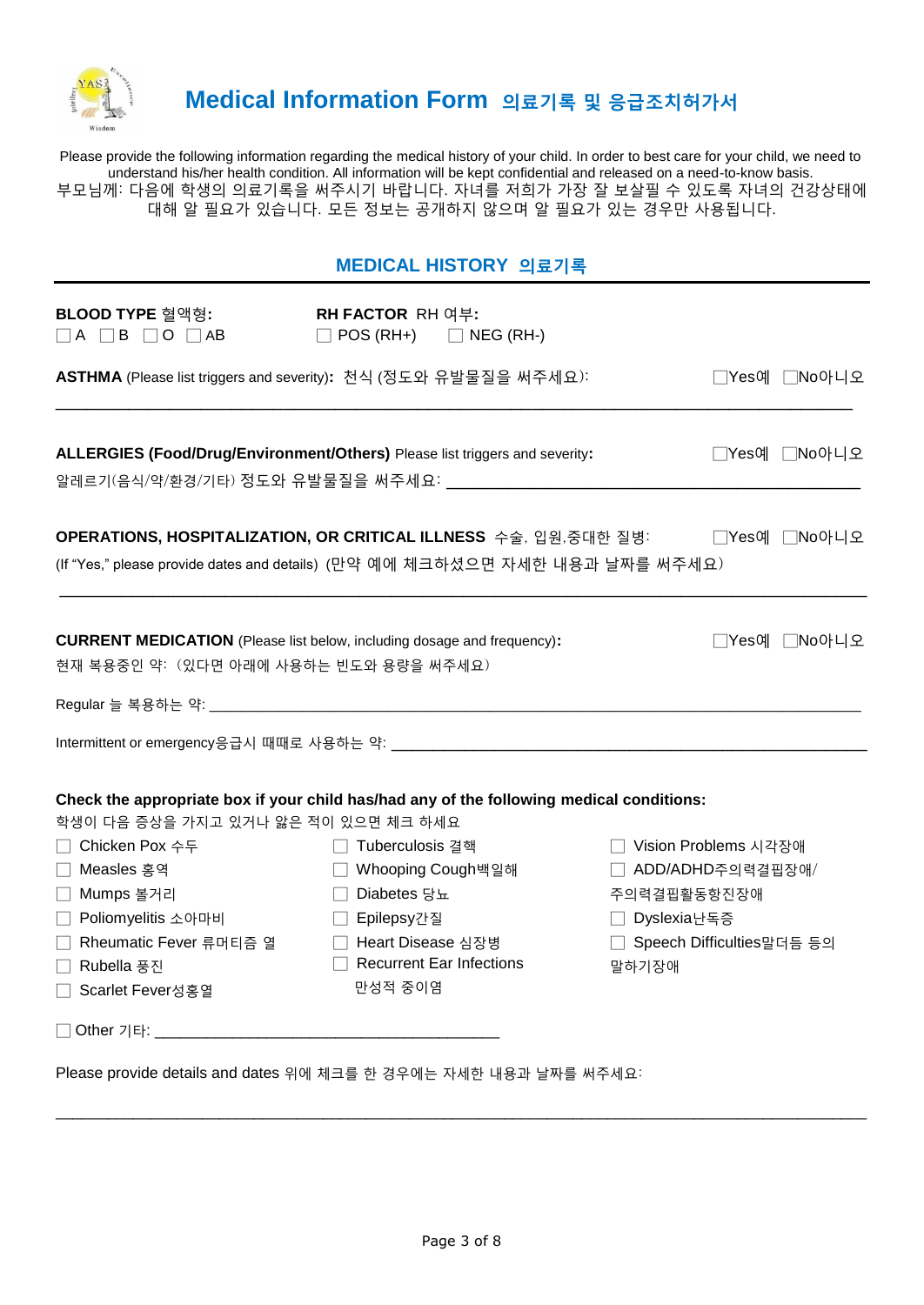

#### **The immunizations below must be current before a student is admitted to Yantai American School. 다음은 학생이 옌타이미국학교에 입학하기 전 다음 예방접종이 완료되어야 합니다**.

Please provide dates for the immunizations or provide a copy of an official immunization chart from your country. 자녀가 어렸을 때 맞았던 예방접종이나 그 후 추가 접종날짜를 써주시거나 따로 공식적인 예방접종기록이 있으시면 사본을 제출하기 바랍니다.

| Type 종류                                                                                 | Date (MM/DD/YY) 날짜(월/일/년) |                 |                 |                 |                 |
|-----------------------------------------------------------------------------------------|---------------------------|-----------------|-----------------|-----------------|-----------------|
|                                                                                         | 1 <sup>st</sup>           | 2 <sub>nd</sub> | 3 <sup>rd</sup> | 4 <sup>th</sup> | 5 <sup>th</sup> |
| Polio (TOPV-Tri-Oral-Polio - Vaccine)<br>2,4,6 & 18 months, 4-6 years, every 10 years   |                           |                 |                 |                 |                 |
| 폴리오소아마비백신 2,4,6,18개월,4-6세,매5-10년                                                        |                           |                 |                 |                 |                 |
| Measles/Mumps/Rubella (MMR)                                                             |                           |                 |                 |                 |                 |
| 15 months, Bootser by age 11                                                            |                           |                 |                 |                 |                 |
| 홍역,볼거리,풍진 15개월,11세                                                                      |                           |                 |                 |                 |                 |
| Diphtheria, Pertussis & Tetanus (DPT)<br>2,4,6 & 18 months; 4-6 years; every 5-10 years |                           |                 |                 |                 |                 |
| 디프테리아, 백일해,파상풍 2,4,6,18개월,4-6세,매5-10년                                                   |                           |                 |                 |                 |                 |
| Hepatitis A 간염A 3회                                                                      |                           |                 |                 |                 |                 |
| 3 shots                                                                                 |                           |                 |                 |                 |                 |
| Hepatitis B 간염B 3회                                                                      |                           |                 |                 |                 |                 |
| 3 shots                                                                                 |                           |                 |                 |                 |                 |
| Tetanus Booster 파상풍 추가접종 14-16세                                                         |                           |                 |                 |                 |                 |
| Age 14-16 years                                                                         |                           |                 |                 |                 |                 |
| Tuberculosis (BCG) 결핵                                                                   |                           |                 |                 |                 |                 |
|                                                                                         |                           |                 |                 |                 |                 |
| Other Inoculations (Please Specify):                                                    |                           |                 |                 |                 |                 |
| 그 외 접종 있으면 써주세요:                                                                        |                           |                 |                 |                 |                 |
| Other Inoculations (Please Specify):                                                    |                           |                 |                 |                 |                 |
| 그 외 접종 있으면 써주세요:                                                                        |                           |                 |                 |                 |                 |

# **PERMISSION FOR MEDICAL TREATMENT 응급조치허가서**

Can a Yantai American School designated staff member give the applicant basic medication if he/she experiences minor pain while at school? (e.g. Tylenol/Aspirin/Antacid Tablets/Throat Lozenge/Benadryl/Topical Ointment for rashes) 학교에서 자녀가 경미하게 몸이 불편할 때 연대미국학교 지정된 직원이 학생에게 일반 의약품을 제공해도 괜찮습니까?(예를 들면, 타이레놀, 아이버프로핀, 위산중화제, 로젠거, 베나드릴, 피부연고제 등)

\_\_\_\_\_\_\_\_\_\_\_\_\_\_\_\_\_\_\_\_\_\_\_\_\_\_\_\_\_\_\_\_\_\_\_\_\_\_\_\_\_\_\_\_\_\_\_\_\_\_\_\_\_\_\_\_\_\_\_\_\_\_\_\_\_\_\_\_\_\_\_\_\_\_\_\_\_

\_\_\_\_\_\_\_\_\_\_\_\_\_\_\_\_\_\_\_\_\_\_\_\_\_\_\_\_\_\_\_\_\_\_\_\_\_\_\_\_\_\_\_\_\_\_\_\_\_\_\_\_\_\_\_\_\_\_\_\_\_\_\_\_\_\_\_\_\_\_\_\_\_\_\_\_\_

□ Yes 예 □ No 아니오 (If no, please explain below) "아니오"인 경우 아래에 그 이유를 적어주시길 바랍니다.

\_\_\_\_\_\_\_\_\_\_\_\_\_\_\_\_\_\_\_\_\_\_\_\_\_\_\_\_\_\_\_\_\_\_ \_\_\_\_\_\_\_\_\_\_\_\_\_\_\_\_\_\_\_\_\_\_\_

In the event that my child has the need for emergency medical attention, I authorize YAS's representative to take my student to the nearest or most appropriate medical facility to receive the needed medical attention. 만약 저의 자녀가 응급처치를 받아야할 경우에는 옌타이미국학교를 대표하는 분에게 자녀에게 필요한 의료처치를 가장 적절한 또는 그에 준하는 의료기관에 데려가 자녀가 받게 할 수 있도록 하는 권한을 드립니다.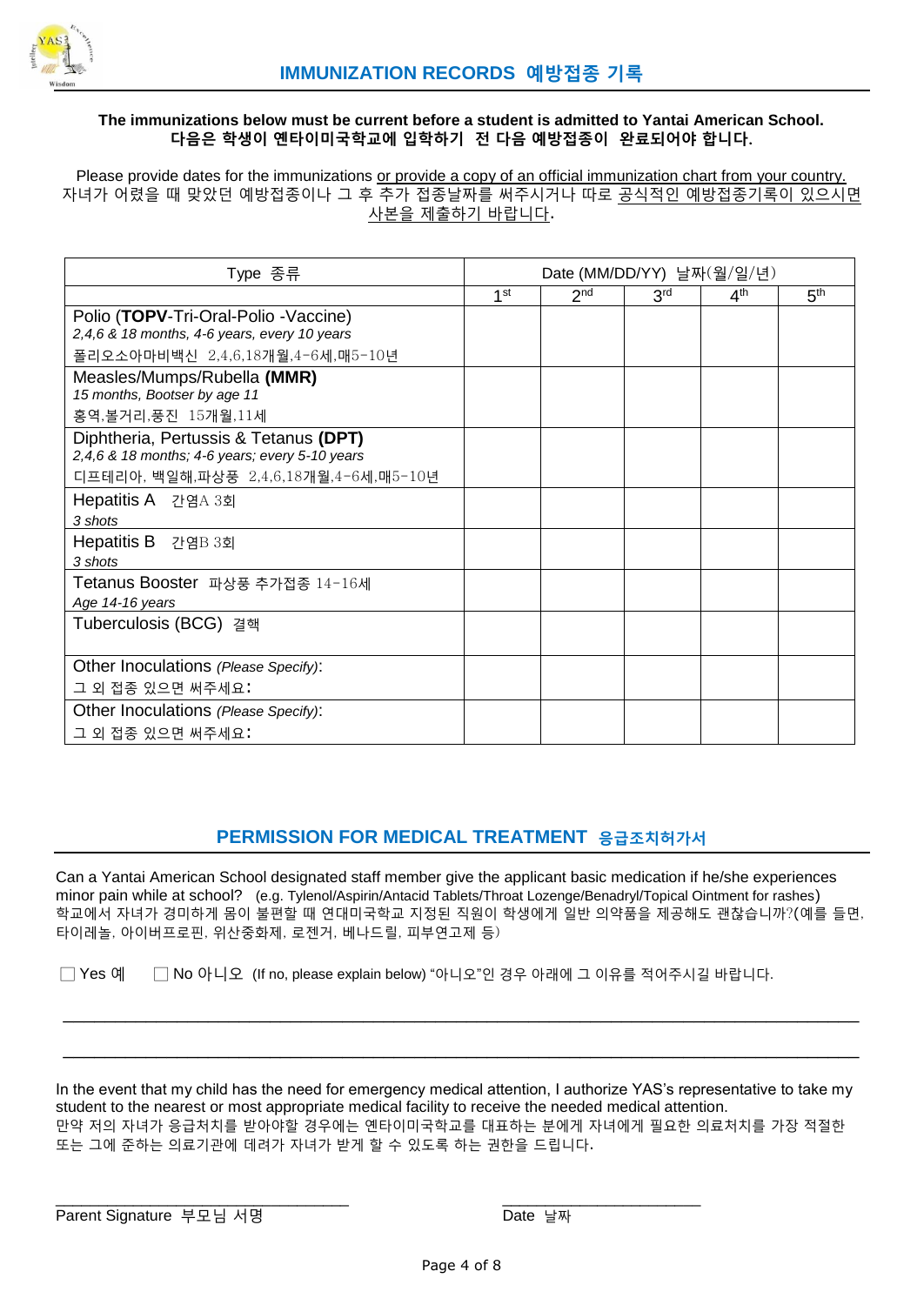

1. How long has the applicant been studying English, and in what environment (school, academy, tutor)? 학생은 얼마동안, 그리고 어떤 수단으로 (학교, 학원, 과외)영어를 배워왔습니까?

2. Has the applicant ever tested or qualified for gifted/talented or special needs programs? If yes, please explain. 학생이 영재교육이나 특수교육을 받는 시험을 치르거나 그런 자격이 된 적이 있습니까? "예"인 경우 정확한 설명을 적어주시길 바랍니다. 그 그 그 그 Pes 예 □ No아니오

 $\_$  ,  $\_$  ,  $\_$  ,  $\_$  ,  $\_$  ,  $\_$  ,  $\_$  ,  $\_$  ,  $\_$  ,  $\_$  ,  $\_$  ,  $\_$  ,  $\_$  ,  $\_$  ,  $\_$  ,  $\_$  ,  $\_$  ,  $\_$  ,  $\_$  ,  $\_$  ,  $\_$  ,  $\_$  ,  $\_$  ,  $\_$  ,  $\_$  ,  $\_$  ,  $\_$  ,  $\_$  ,  $\_$  ,  $\_$  ,  $\_$  ,  $\_$  ,  $\_$  ,  $\_$  ,  $\_$  ,  $\_$  ,  $\_$  ,

|             | 3. Has the applicant required discipline or academic intervention by administration? If yes, please explain. |
|-------------|--------------------------------------------------------------------------------------------------------------|
|             | 학생이 학교운영진으로부터 처벌을 받거나 학업상의 문제로 조정를 받은 적이 있습니까? "예"인 경우 정확한 설명을                                               |
| 적어주시길 바랍니다. | □ Yes 예 □ No아니오                                                                                              |

4. Please provide any additional information that would help us better understand your child: (Please attach separate sheets should you require more space.) 저희가 알아서 학생을 이해하는데 도움이 될만한 그 외의 사항이 있으면 기재해주세요. (더 공간이 필요하시면 따로 종이를 덧붙이셔도 됩니다.)

 $\_$  ,  $\_$  ,  $\_$  ,  $\_$  ,  $\_$  ,  $\_$  ,  $\_$  ,  $\_$  ,  $\_$  ,  $\_$  ,  $\_$  ,  $\_$  ,  $\_$  ,  $\_$  ,  $\_$  ,  $\_$  ,  $\_$  ,  $\_$  ,  $\_$  ,  $\_$  ,  $\_$  ,  $\_$  ,  $\_$  ,  $\_$  ,  $\_$  ,  $\_$  ,  $\_$  ,  $\_$  ,  $\_$  ,  $\_$  ,  $\_$  ,  $\_$  ,  $\_$  ,  $\_$  ,  $\_$  ,  $\_$  ,  $\_$  ,

\_\_\_\_\_\_\_\_\_\_\_\_\_\_\_\_\_\_\_\_\_\_\_\_\_\_\_\_\_\_\_\_\_\_\_\_\_\_\_\_\_\_\_\_\_\_\_\_\_\_\_\_\_\_\_\_\_\_\_\_\_\_\_\_\_\_\_\_\_\_\_\_\_\_\_\_\_\_\_\_\_\_\_\_\_\_\_\_\_\_\_\_\_

# **DECLARATION AND SIGNATURE 서명**

I certify that the information submitted in this application is true and complete to the best of my knowledge. Yantai American School reserves the right to nullify admission decisions based upon incomplete, false, or misleading information.

저는 여기 기재한 내용이 사실이며 제가 아는 한도내에서 최선을 다해 기재했음을 확인합니다. 옌타이미국학교는 이와 같은 정보가 모두 기재되지 않았거나, 허위이거나, 오해하게 만드는 경우에는 입학허가를 취소할 수 있는 권리가 있습니다.

\_\_\_\_\_\_\_\_\_\_\_\_\_\_\_\_\_\_\_\_\_\_\_\_\_\_\_\_\_\_\_\_\_\_\_\_\_\_ \_\_\_\_\_\_\_\_\_\_\_\_\_\_\_\_\_\_\_\_\_\_

Signature of Parent or Legal Guardian 부모나 법적보호자 서명 Date 날짜

# **STUDENT PHOTO RELEASE AGREEMENT 학생 사진 사용 동의서**

Yantai American School has my permission to use my or my child's photograph publicly to promote and advertise the school. I understand that the images may be used in print publications, presentations, websites and on social media. I also understand that no royalty fee or other compensation shall become payable to me by reason of such use.

연대미국학교가 저와 제 아이의 사진들을 책과 프리젠테이션, 홈페이지 및 SNS 에 학교 홍보를 위해 사용하는 것을 허가합니다.

또한 위에 열거한 이유로 사용될 때 어떤 저작권료나 사용료가 지불되지 않는 다는 것을 이해하였습니다.

\_\_\_\_\_\_\_\_\_\_\_\_\_\_\_\_\_\_\_\_\_\_\_\_\_\_\_\_\_\_\_\_\_\_\_\_\_\_ \_\_\_\_\_\_\_\_\_\_\_\_\_\_\_\_\_\_\_\_\_\_

\_\_\_\_\_\_\_\_\_\_\_\_\_\_\_\_\_\_\_\_\_\_\_\_\_\_\_\_\_\_\_\_\_\_\_\_\_\_\_\_\_\_\_\_\_\_\_\_\_\_\_\_\_\_\_\_\_\_\_\_\_\_\_\_\_\_\_\_\_\_\_\_\_\_\_\_\_\_\_\_\_

☐ I agree (동의합니다) ☐ I do not agree (동의하지 않습니다)

Signature of Parent 부모님서명 Date 날짜 Date 날짜

Student Name(s): 학생서명

# **PRIVACY STATEMENT 개인정보관리에 대한 언급**

All information provided will be used for the purpose of processing the application for admission and school administration. All student information will not be disclosed to individuals or third parties outside Yantai American School except with parent's written request.

모든 기재된 정보는 학생의 입학허가과정과 운영진을 위해서만 사용될 것입니다. 모든 학생정보는 부모님이 서면으로 옌타이국제학교에 요청하지 않는 이상 다른 개인이나 제 3자가 열람할 수 없습니다.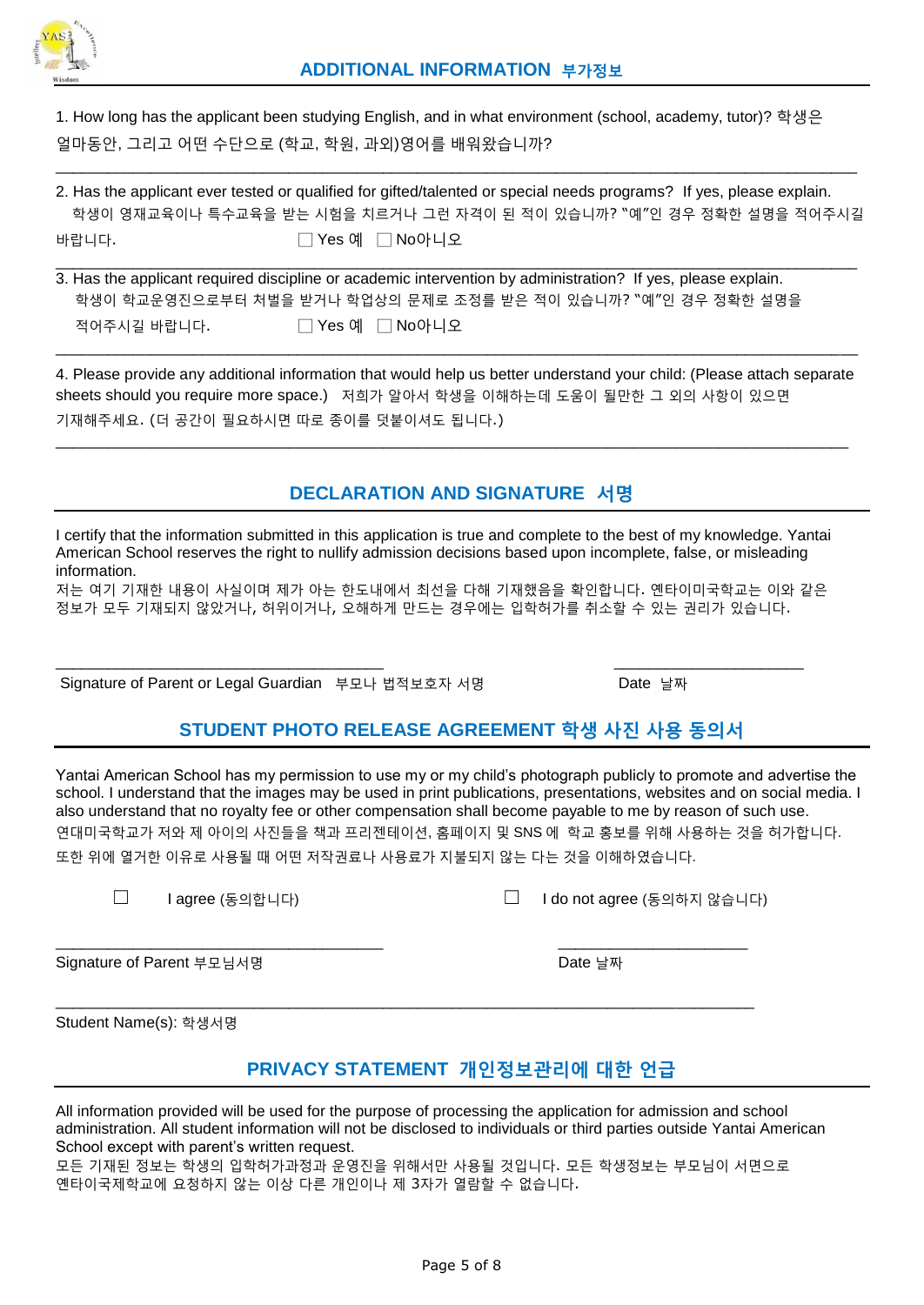

 **Summary of Admission Policies and Requirements\* 입학규정과 자격조건 요약\***

**1. Adequacy in the English language is essential for admission into Yantai American School. 옌타이미국학교에 입학하기 위해서는 적절한 영어를 구사하는 것이 필수적입니다.**

Upon enrollment, beginning with grade one, every non-native English-speaking student is given a diagnostic test of their proficiency in the use of English to determine if they can function in an English language learning situation. 등록할 때 1 학년부터는 모든 비 영어권 학생은 영어학습상황에서 제대로 기능을 할 수 있는지 판단하기 위해 영어능력시험을 치루게 될 것입니다.

### **2. At least one parent or guardian must have full-time residency in Yantai. 부모나 보호자가 옌타이에 상시 거주해야 합니다**

Yantai American School believes that parents are ultimately responsible for the education of their children. Cooperation between the school and the home is necessary to ensure that students reach their fullest potential. 옌타이미국학교는 부모가 자녀의 교육에 궁극적으로 책임을 져야한다고 믿습니다. 학교와 가정의 협조는 학생의 잠재력을 극대화하기에 필수적입니다.

#### **3. Grade Placement 학년배정**

a. For entrance into Kindergarten, students must demonstrate readiness and reach the age of five by September 1 of the year they wish to enter. 유치부 5 세반에 입학하는 경우는 학생이 원하는 반에 들어갈 나이가 9 월 1 일자로 되는지 그리고 그럴 준비가 되어 있는지 보여야합니다.

b.For entrance into grades 1-12, students must have reached the appropriate age before September 1. The school does not practice acceleration of students (skipping a grade) in cases of high achievement. New students who are non-native English speakers may be placed at a lower grade level at the administration's discretion. 1-12 학년에 입학할 경우는 9 월 1 일자로 적절한 나이가 되어야합니다. 학교는 학생을 수업 중에 뛰어난 성취를 보인다고 해서 학년을 건너뛰게 하지 않습니다. 영어가 모국어가 아닌 새로운 학생들은 학교의 재량으로 더 낮은 학년에 배치될지도 모릅니다.

### **4. English Only Rule\*\* 영어만 사용하는 규칙**

It is a policy of Yantai American School that students will communicate with one another using English only while at school, on official school functions, and on the bus to and from school. The following are the main reasons for this policy. 옌타이미국학교에서는 학생들이 학교에 있는 동안에나 학교의 공식적인 행사등에서, 그리고 스쿨버스 안에서 영어로만 소통하는 것을 규칙으로 합니다. 다음은 그 규칙의 주요한 이유입니다.

#### a. **Safety and supervision of students. 학생지도와 안전**

Yantai American School is administered by and staffed with teachers who are native English speakers. Since the first responsibility of a school is safety and well being of the students the teachers and administration must be able to understand all that the students are saying. Since safety and supervision are essential in the conduct of an excellent school this policy will be strictly enforced.

옌타이미국학교는 영어원어민들이 운영진과 교사를 맡고 있기 때문에 학교의 첫번째 임무는 학생들의 안전과 복지이므로 교사들과 운영진이 학생들이 말하는 모든 것을 파악할 수 있어야합니다. 안전과 관리가 학교를 훌륭하게 운영하는데 필수적이기 때문에 이 규칙은 강하게 적용될 것입니다.

b. **Students' ability to communicate with one another and not be excluded. 서로 소통하고 서로를 따돌리지 않는 능력**

The student body of Yantai American School is representative of many nations and languages. The one language that all of our students have in common is English. Should students be allowed to communicate with one another in their native tongue this automatically excludes any and all students who do not speak that language. Since Yantai American School takes the well being of its students very seriously the English only rule will be strictly enforced.

옌타이미국학교의 학생들은 여러 나라와 여러 언어를 대표합니다. 모든 학생들이 공용으로 사용하는 단 하나의 언어는 영어입니다. 학생들이 자신의 언어로 소통하도록 허락한다면 그 언어를 사용하지 않는 학생들을 자동적으로 따돌리는 것이 됩니다. 옌타이미국학교가 학생들의 복지를 매우 중요하게 생각하기 때문에 영어로만 말하는 규칙은 강하게 적용될 것입니다.

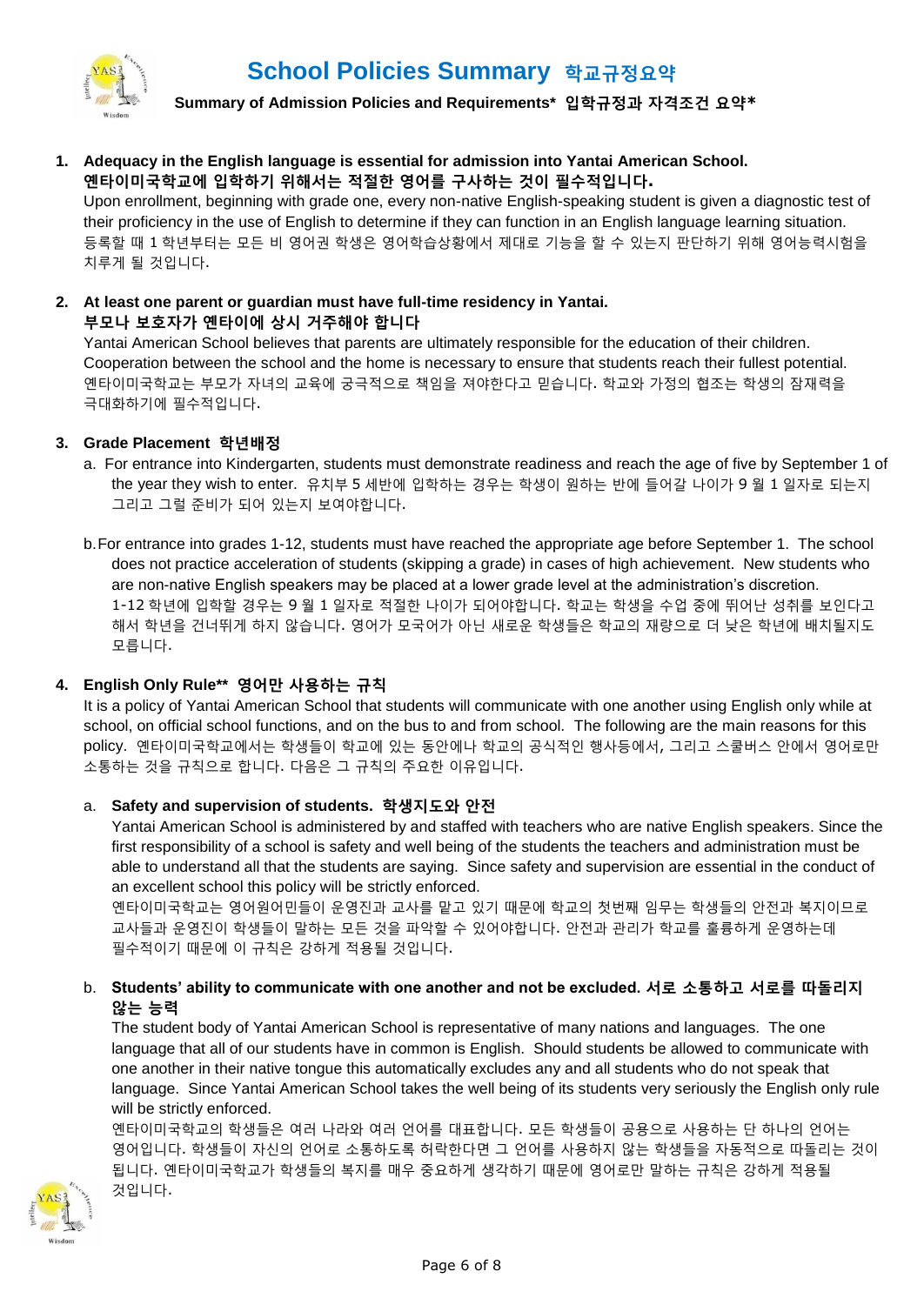The curriculum is American curriculum taught primarily by native English speaking educators. Parents enroll their students in our school with the understanding that it will be an English language environment. Hence it is incumbent that the school ensures that it is the best quality English language environment possible. Because Yantai American School is committed to excellence, the English only rule will be strictly enforced. 저희 커리큘럼은 미국에서 영어원어민교육자에 의해 원래 사용되는 미국커리큘럼입니다. 학교에 자녀를 보내는 부모님들은 영어로 된 환경에서 공부한다고 생각하고 등록을 합니다. 그래서 학교가 가능한 한 최상의 영어환경을 만드는 것이 꼭 필요합니다. 옌타이미국학교는 탁월함을 약속하기 때문에 영어로만 소통하는 규칙을 강하게 적용합니다.

- **5. Homework Policy** Students that don't complete their homework will be given an opportunity to do so after school from 3:00-4:00pm. Parents will be notified prior to 1:30pm and are responsible for arranging transportation. The following are the main reasons for this policy. **숙제 규율** 학생이 주어진 숙제를 완성하지 못했을 경우 방과 후 오후 3 시에서 4 시까지 학교에 남을 것입니다.학부모님들은 오후 1 시 30 분 전에 이에 관한 알림을 받을 것이고 학교로 개인 차량을 보내주셔야 합니다.
	- a. If a student didn't know how to do the homework, they need additional help. 만약 학생이 숙제를 어떻게 하는지 모른다면 추가적인 도움을 받아야한다,
	- b. If a student forgot their homework, they need to learn responsibility. 만약 학생이 숙제하는 것을 잊을 시에는 책임감을 배워야한다.
	- c. If a student just didn't do it, they need to develop a better work ethic. 만약에 학생이 숙제를 아예 안했을 시에는 학생은 노력하는 자세를 배워야한다.

### **6. Meeting with School Personnel 학교 교직원과의 회의**

If the school requests a meeting with a parent, parents must meet with the school official in a timely manner. 만약에 학교에서 학부모와의 회의를 요청했을떄 학부모님들은 약속된 시간에 회의에 참석해 주시길 바랍니다.

*\* A comprehensive parent/student handbook will be made available for each family at the beginning of the fall semester.* 가을학기가 시작할 때 가정에 보내드릴 포괄적인 부모님/학생 핸드북이 만들어질 것입니다.

*\*\* Students are permitted to use Chinese language to speak to Chinese staff when appropriate.* 학생들은 적절할 때에 중국직원들과 중국어로 소통할 수 있도록 허락하고 있습니다.

# **SCHOOL POLICIES AGREEMENT 학교 규율 동의서**

I agree to accept the authority of the school administration, teachers, and rules so that they can efficiently run the school. 저는 학교가 효율적으로 운영될 수 있도록 학교의 운영진, 교사, 그리고 규칙들에 대한 권한을 받아들입니다.

I understand that part of the success of the school is cooperation and support from home and I agree not to gossip or speak negatively about the school in the community. If I have a question, concern or comment I will communicate that to the appropriate person at the school. 저는 학교의 성공의 일부는 가정으로부터의 협조와 지지에서 온다는 것을 이해하고 학교에 대해 지역사회에서 부정적으로 이야기하지 않는 것에 동의합니다. 질문, 염려, 또는 할 말이 있으면 학교의 적절한 사람과 소통할 것입니다.

\_\_\_\_\_\_\_\_\_\_\_\_\_\_\_\_\_\_\_\_\_\_\_\_\_\_\_\_\_\_\_\_\_\_\_\_\_\_ \_\_\_\_\_\_\_\_\_\_\_\_\_\_\_\_\_\_\_\_\_\_

\_\_\_\_\_\_\_\_\_\_\_\_\_\_\_\_\_\_\_\_\_\_\_\_\_\_\_\_\_\_\_\_\_\_\_\_\_\_ \_\_\_\_\_\_\_\_\_\_\_\_\_\_\_\_\_\_\_\_\_\_

Signature of Student 학생 서명 Date 날짜

Signature of Parent 부모님 서명 The Date 날짜